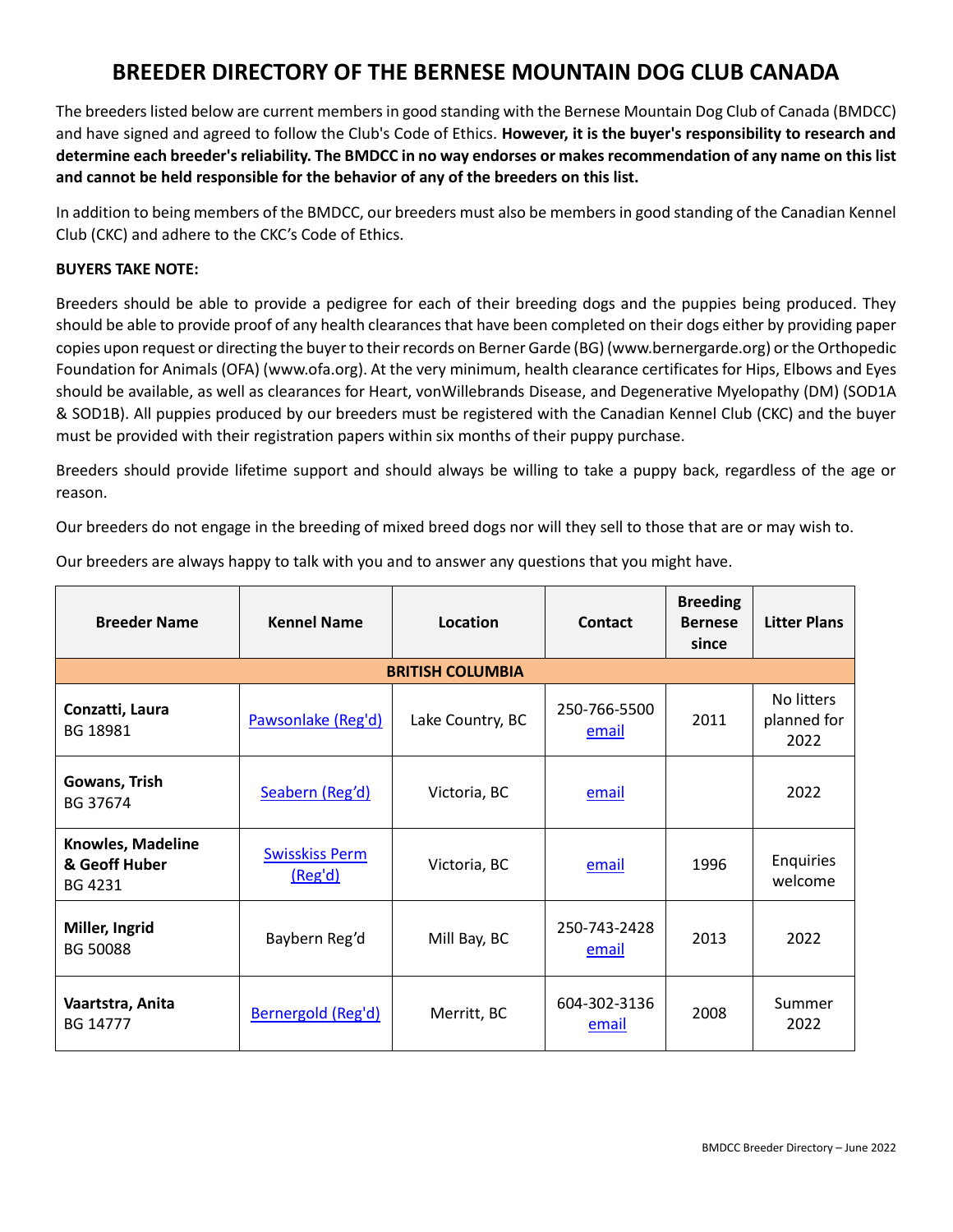| <b>Breeder Name</b>                                  | <b>Kennel Name</b>             | Location                                       | <b>Contact</b>        | <b>Breeding</b><br><b>Bernese</b><br>since | <b>Litter Plans</b>         |
|------------------------------------------------------|--------------------------------|------------------------------------------------|-----------------------|--------------------------------------------|-----------------------------|
| Van Klaveren,<br><b>Bernadette</b><br><b>BG 7685</b> | Double Dutch<br>(Reg'd)        | Nanaimo, BC                                    | email                 | 1996                                       | Fall<br>2022                |
|                                                      |                                | <b>YUKON</b>                                   |                       |                                            |                             |
| Joanisse, Leslie &<br><b>Don Allen</b><br>BG 31366   | <b>Borealbreeze</b><br>(Reg'd) | Whitehorse, YT                                 | email                 | 2005                                       | Enquiries<br>welcome        |
|                                                      |                                | <b>ALBERTA</b>                                 |                       |                                            |                             |
| <b>Banziger, Doris</b><br>BG 29643                   | <b>Blue Feather</b><br>(Reg'd) | Donalda, AB                                    | 403-883-2214<br>email | 2016                                       |                             |
| Corpataux, Ursula<br>BG 22549                        | Creo (Reg'd)                   | Erskine, AB                                    | 403-742-3337<br>email | 2011                                       | Spring &<br>Fall<br>2022    |
| Doig, Kim<br><b>BG 9014</b>                          | Susa (Reg'd)                   | Didsbury, AB                                   | 403-586-1596<br>email | 2002                                       | Spring &<br>Summer<br>2022  |
| Greaves, Maureen<br>BG 60170                         | Delagrea (Reg'd)               | PO Box 10183,<br>Airdrie, AB<br><b>T4A 0H5</b> | 403-226-4953<br>email | 2008                                       | Enquiries<br>welcome        |
| Johnson, Coreen &<br><b>Steve</b><br>BG 19021        | Tailspinbmd (Reg'd)            | Leduc, AB                                      | 780-986-4821<br>email | 2014                                       | Spring<br>2022              |
| Moran, Liz<br>BG 20128                               | Sennenridge<br>(Reg'd)         | Okotoks, AB                                    | 403-938-3551<br>email | 2012                                       | Spring<br>& Summer<br>2022  |
| <b>Newlove, Denise</b><br>BG 18583                   | Nitroberner (Reg'd)            | Bowden, AB                                     | 403-227-5610<br>email | 2011                                       | 2 litters<br>Spring<br>2022 |
| <b>Shelstad, Monica</b><br>BG 60306                  | Prairiegems                    | Taber, AB                                      | 403-330-6551<br>email | 2007                                       | Enquiries<br>welcome        |
| SASKATCHEWAN                                         |                                |                                                |                       |                                            |                             |
|                                                      |                                |                                                |                       |                                            |                             |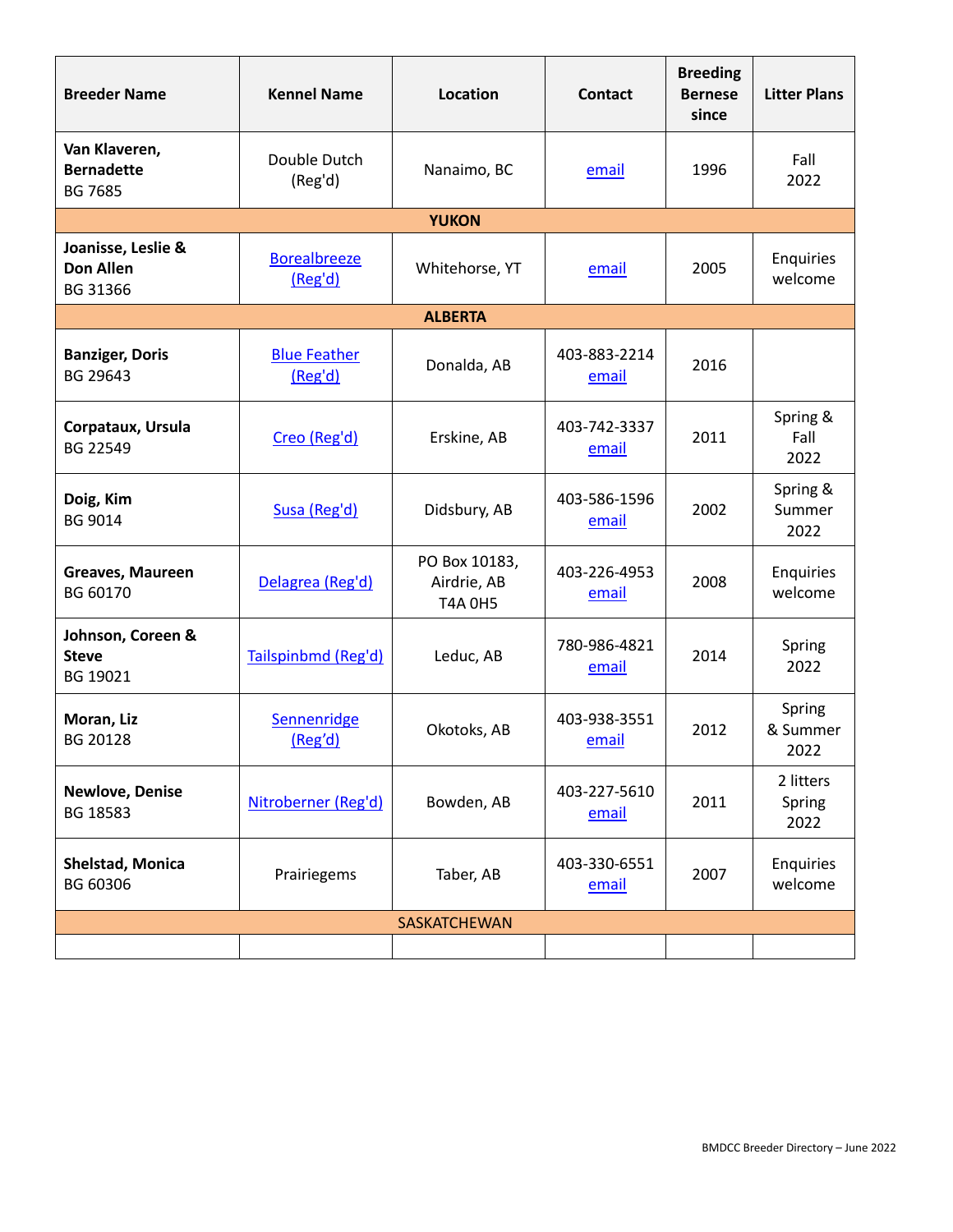| <b>Breeder Name</b>                                           | <b>Kennel Name</b>                 | Location         | <b>Contact</b>        | <b>Breeding</b><br><b>Bernese</b><br>since | <b>Litter Plans</b>        |
|---------------------------------------------------------------|------------------------------------|------------------|-----------------------|--------------------------------------------|----------------------------|
|                                                               |                                    | <b>MANITOBA</b>  |                       |                                            |                            |
| Kelly, Tammy<br>BG 29037                                      | <b>Kelbern</b>                     | Brandon, MB      | 204-727-7655<br>email | 2012                                       | 3 litters<br>2022          |
| Larkin, Claire &<br>Simons, John &<br>Simons, Jen<br>BG 20122 | Afterberner (Reg'd)                | Winnipeg, MB     | 204-668-3720<br>email | 2010                                       | Summer<br>2022             |
| Mulder, Lynne<br><b>BG 5875</b>                               | Blakoke (Reg'd)                    | Winnipeg, MB     | 204-224-1636<br>email | 1998                                       | Enquiries<br>welcome       |
|                                                               |                                    | <b>ONTARIO</b>   |                       |                                            |                            |
| Gowan, Alison &<br><b>Barbara</b><br>BG 9184                  | Gowans (Reg'd)                     | Hagersville, ON  | email                 | 1997                                       | Summer<br>& Fall<br>2022   |
| McCallum, Nancy<br>BG 34065                                   | <b>Alpenbliss BMD</b><br>(Reg'd)   | Delhi, ON        | 519-983-8315<br>email | 2015                                       | Spring<br>& Fall<br>2022   |
| <b>Muller, Vivienne</b><br>BG 60053                           | <b>Falcon Lake</b><br>(Reg'd)      | Freelton, ON     | 905-659-7043<br>email | 1999                                       | Spring<br>2023             |
| <b>Nagel, Simone &amp; Bart</b><br>BG 16154                   | <b>Mount Magic</b><br>(Reg'd)      | Tiny, ON         | 705-529-6242<br>email | 2007                                       | 2 Spring<br>1 Fall<br>2022 |
| Robertson, Cindy<br><b>BG 2448</b>                            | Chasseron (Reg'd)                  | Uxbridge, ON     | 905-852-0389<br>email | 1987                                       | Spring<br>& Fall<br>2022   |
| Rouillier, Leon & Lesley<br>BG 9461                           | <b>Bernvonrust (Perm</b><br>Reg'd) | Spring Brook, ON | 613-395-3574<br>email | 1996                                       | Enquiries<br>welcome       |
| <b>Wagenblast, Angela</b><br><b>BG 2142</b>                   | Wagenblast (Reg'd)                 | Caledonia, ON    | 905-808-8854<br>email | 1994                                       | Fall/Winter<br>2022        |
| Ward, June<br><b>BG 8459</b>                                  | <b>Kumnc (Perm</b><br>Reg'd)       | Tiny, ON         | 705-245-2724<br>email | 1995                                       | Fall<br>2023               |
| <b>Willis, Patricia Anne</b><br>BG 11169                      | Gelbachler (Reg'd)                 | Mattawa, ON      | 705-744-3652<br>email | 1992                                       | Enquiries<br>welcome       |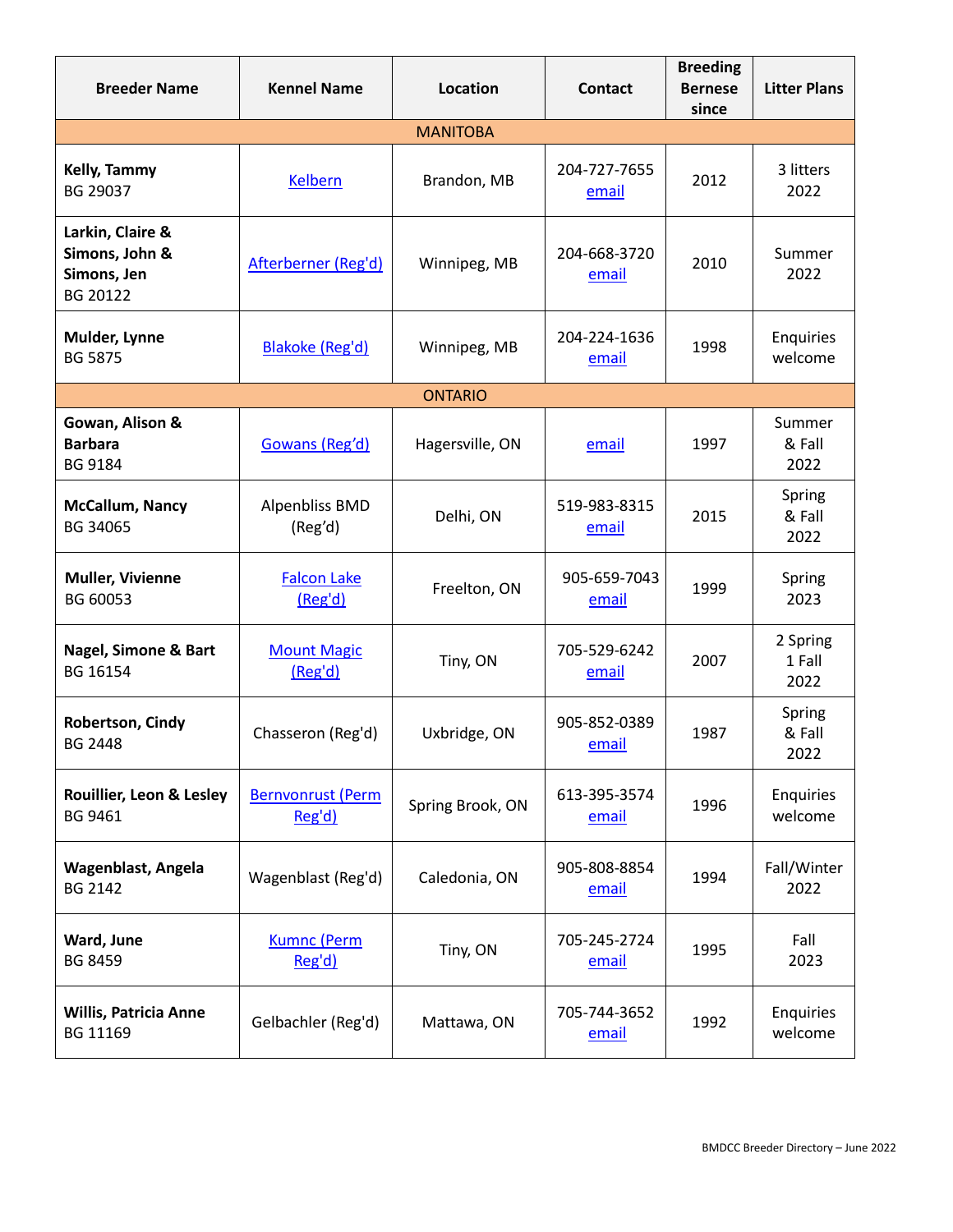| <b>Breeder Name</b>                                                                                                                   | <b>Kennel Name</b>                 | <b>Location</b>                    | <b>Contact</b>        | <b>Breeding</b><br><b>Bernese</b><br>since | <b>Litter Plans</b>           |  |
|---------------------------------------------------------------------------------------------------------------------------------------|------------------------------------|------------------------------------|-----------------------|--------------------------------------------|-------------------------------|--|
|                                                                                                                                       |                                    | <b>QUEBEC</b>                      |                       |                                            |                               |  |
| Clavel, Josée<br>BG 15927                                                                                                             | Michaudville<br>(Reg'd)            | St-Bernard-de-<br>Michaudville, QC | 450-792-2477<br>email | 1999                                       | Summer<br>Fall<br>2022        |  |
| Lessard, Edith<br>BG 32124                                                                                                            | <b>Dudswelriver</b><br>(Reg'd)     | Bishopton, QC                      | email                 | 2015                                       | Fall<br>2022                  |  |
| Matte-Paquet,<br>Veronique<br>BG 14217                                                                                                | <b>Belnois (Perm</b><br>Reg'd)     | Aston Jonction, QC                 | email                 | 2005                                       | Summer<br>& Fall<br>2022      |  |
| Racine, Nicole<br><b>BG 4982</b>                                                                                                      | Imier (Reg'd)                      | Bécancour, QC                      | 819-294-2424<br>email | 1999                                       |                               |  |
| Rimmer, Helen & Guy<br>BG 14783                                                                                                       | Baergli (Reg'd)                    | Pincourt, QC                       | 514-425-1044<br>email | 2005                                       | Summer<br>2023                |  |
| Schulze, Birgit<br>BG 32397                                                                                                           | Summum (Reg'd)                     | Mont-Tremblant,<br>QC              | 819-681-7539<br>email | 2001                                       | Summer<br>2022                |  |
|                                                                                                                                       |                                    | <b>NEW BRUNSWICK</b>               |                       |                                            |                               |  |
| <b>Bennett, Wendy</b><br><b>BG 2508</b><br><b>Fisher, Bonnie</b><br>BG 32123<br>Bellusi, Lori<br>BG 12549<br>Julian, Jenn<br>BG 60287 | <b>Backcountry</b><br>(Perm Reg'd) | Nerepis, NB                        | 506-757-2555<br>email | 1995<br>2009<br>2008<br>2019               | No litters<br>planned         |  |
| Ibelshauser, Lisa<br>BG 12880                                                                                                         | Stockli (Reg'd)                    | Willow Grove, NB                   | 519-373-2251<br>email | 2007                                       | Enquiries<br>welcome          |  |
| Pellerin, Jessica<br>BG 22845                                                                                                         | Azhar (Reg'd)                      | Ste-Marie-de-Kent,<br><b>NB</b>    | 506-955-9982<br>email | 2011                                       |                               |  |
| <b>NOVA SCOTIA</b>                                                                                                                    |                                    |                                    |                       |                                            |                               |  |
| <b>Collins, Terry</b><br>BG 44443                                                                                                     | GaBriett (Reg'd)                   | Mount Uniacke, NS                  | 902-221-6620<br>email | 2019                                       | No litters<br>planned<br>2022 |  |
| LeBlanc, Kim<br>BG 38440                                                                                                              | Kidanga (Reg'd)                    | Meteghan, NS                       | 902-645-2659<br>email | 2016                                       | Fall<br>2022                  |  |